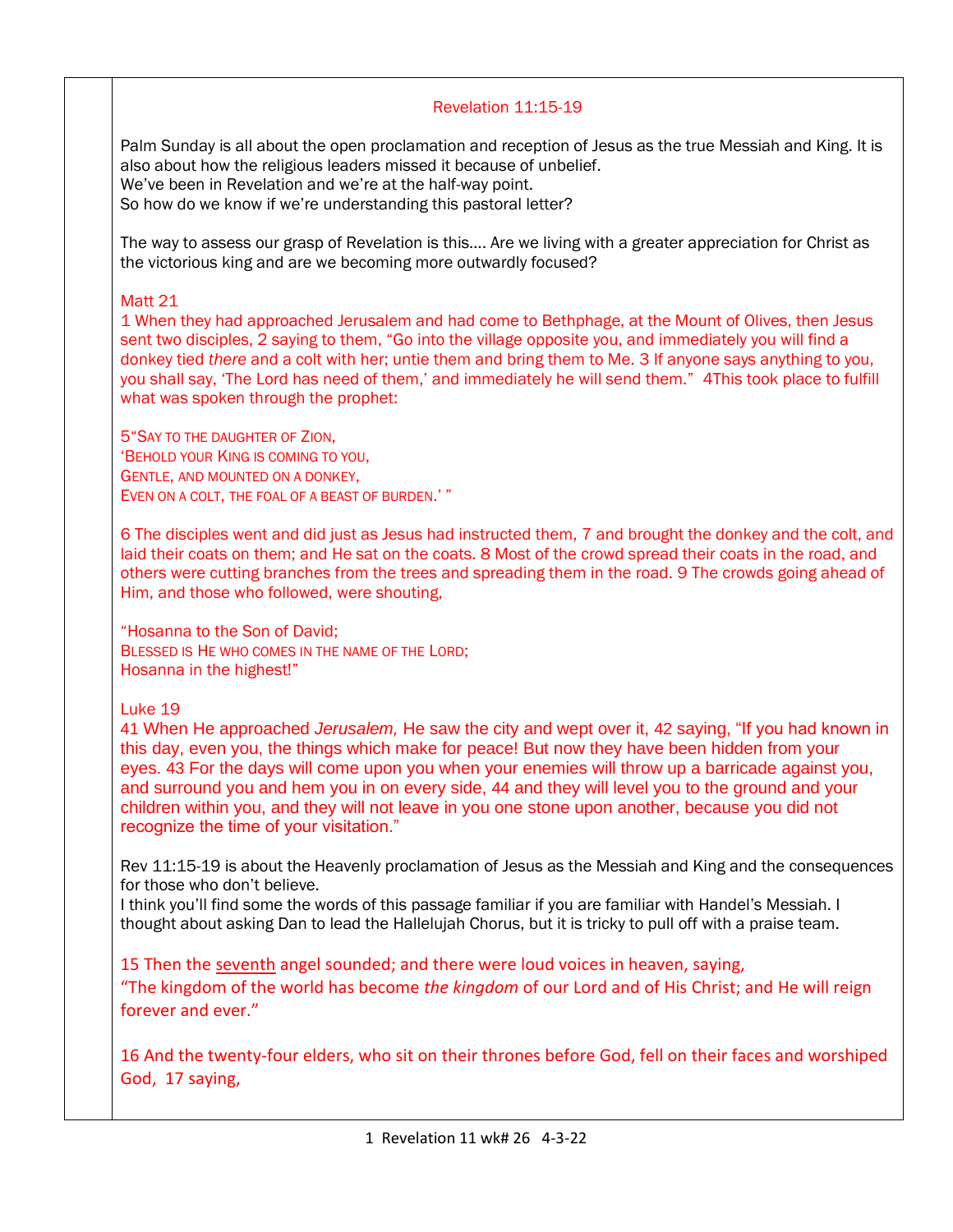| "We give You thanks, O Lord God, the Almighty, who are and who were, because You have<br>taken Your great power and have begun to reign. 18 And the nations were enraged, and<br>Your wrath came, and the time came for the dead to be judged, and the time to reward Your<br>bondservants the prophets and the saints and those who fear Your name, the small and the<br>great, and to destroy those who destroy the earth." |
|-------------------------------------------------------------------------------------------------------------------------------------------------------------------------------------------------------------------------------------------------------------------------------------------------------------------------------------------------------------------------------------------------------------------------------|
| 19 And the temple of God which is in heaven was opened; and the ark of His covenant appeared in<br>His temple, and there were flashes of lightning and sounds and peals of thunder and an earthquake<br>and a great hailstorm.                                                                                                                                                                                                |
| v. 15 - This is where things are heading. Why?<br>Because of the resurrection and ascension of Christ. This text could have been used for Easter or for<br>Ascension Day - May 26th<br>15 Then the seventh angel sounded; and there were loud voices in heaven, saying,<br>"The kingdom of the world has become the kingdom of our Lord and of His Messiah/Christ; and He will reign                                          |
| forever and ever."<br>These words of v.15 may ring in our ears in musical form are words of Hope. Here in the middle of this<br>letter, we have the clear proclamation of the ultimate victory of Christ. Friends, TAKE HEART at this, if you<br>know Christ.<br>If you don't know Him, take heed. These are words of HOPE, but they are also very sobering words.                                                            |
| If the ALL the people FULLY understood who was before them during the triumphal entry, they would have<br>been singing this song of chapter 11. Some did but many didn't, and it was still necessary for Christ to<br>accomplish all righteousness through his death and resurrection.                                                                                                                                        |
| With the seventh trumpet, we might have expected more shock and awe, but here we get praise. When the<br>true king takes up His great power and we see His will done as it is in heaven, there is praise.<br>PALM SUNDAY is a tiny glimpse of that as the people get a glimpse of Christ as king. In what we call the<br>Triumphal Entry, Jesus openly receives and accepts the praise and honor of the people as Messiah.    |
| This verse is an angelic declaration that introduces the themes that will unfold in the remaining chapters of<br>the book. Like the 7 <sup>th</sup> seal and 7 <sup>th</sup> bowl, this 7 <sup>th</sup> trumpet narrates the end of human history. It tells us what<br>we need to know if we truly want to be on the right side of history - worship the Lord and His Christ.                                                 |
| There are two views of the story: $1$ John $4$ 1) Jesus Christ has come in the flesh 2) every spirit that does<br>not confess Jesus is NOT FROM God; this is the spirit of antichrist, of which you have heard that is coming,<br>and now it is already in the world.<br>(BTW - while we may think of Revelation when we hear the term antichrist, that term is only used in 1&2<br>John).                                    |
| The wording in the past tense indicates the certainty of what will come. It has already happened in the<br>timeline of God. We don't know how the story will unfold with Christ's kingdom being fully and finally<br>established, but we know that it is sure.                                                                                                                                                                |
| Note the use of the singular "kingdom of this world". No matter how many kingdoms there appear to be<br>from our perspective, in the spiritual reality there is ONE kingdom of this world, and it is the anti-God<br>kingdom ruled by "rulers of this present world" (Eph 6:12). It is the evil spiritual powers of darkness that<br>run this world. THAT WOULD ACTUALLY EXPLAIN A LOT OF THINGS.                             |
| We hear about horrors of history or of current headlines and we ask, "How could this happen?"                                                                                                                                                                                                                                                                                                                                 |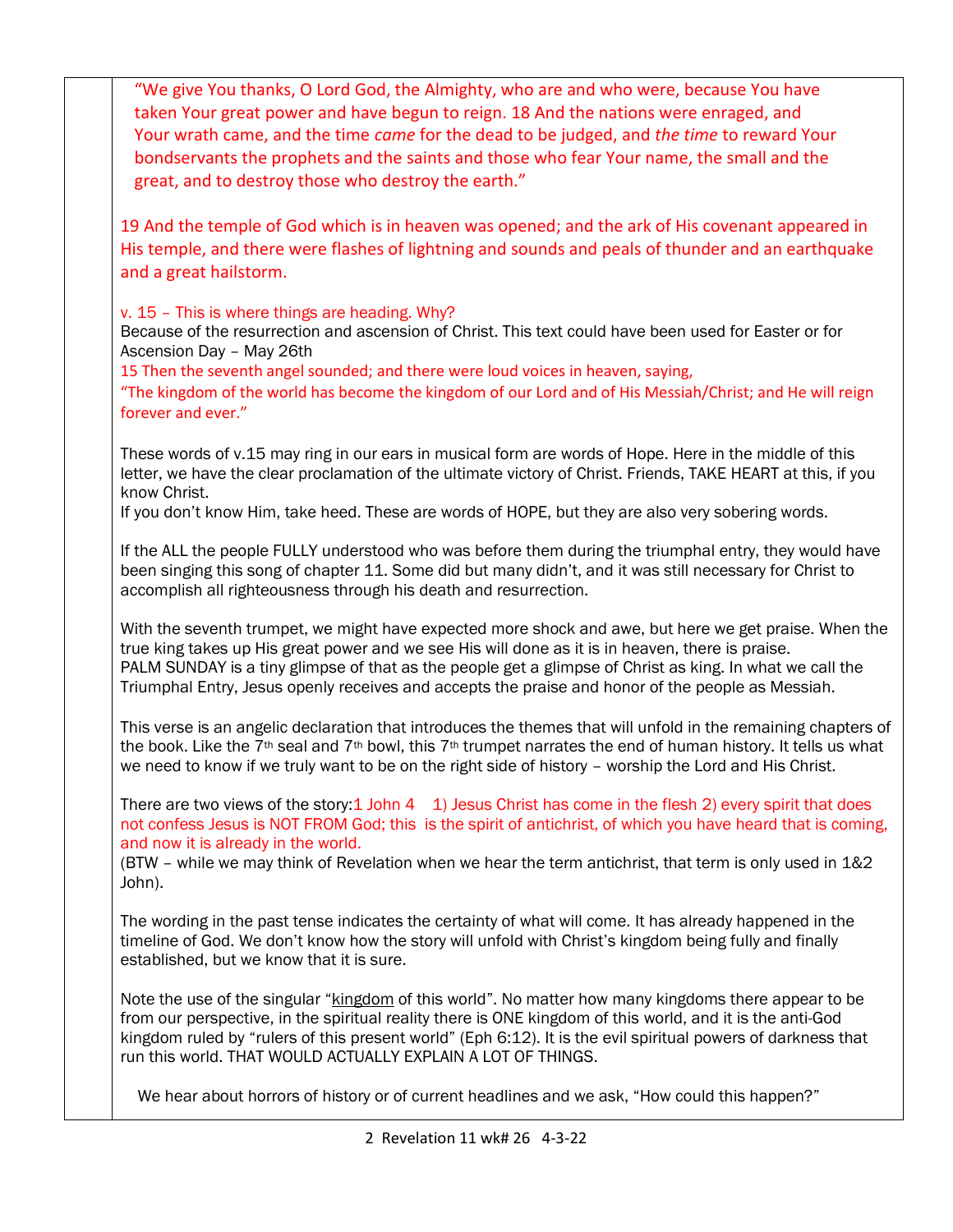It could and does happen because the rulers of this world come to steal, kill, and destroy.

The Hallelujah chorus celebrates the victory of the kingdom of Christ over the kingdom of this world. Sadly, many choral society or church choir members who are not believers sing the song that celebrates the destruction of the very kingdom to which they belong. Even while singing the truth they don't admit it or embrace it.

The victory of the kingdom of our Lord is a central theme or motif that runs throughout all of the Bible.

The future victory of God's kingdom is brought into the present as a way of helping us orient our lives NOW. Given the certain future, how can we live NOW?

 We can live as those who value what is eternal We can live as those who recognize that this life is NOT all there is. We can live as those who revere and obey the King who has come and who is coming again. We can live in ways that enable the light of Christ to shine in this world.

One clear exhortation along those lines comes in Phil 2

14 Do all things without grumbling or disputing; 15 so that you will prove yourselves to be blameless and innocent, children of God above reproach in the midst of a crooked and perverse generation, among whom you appear as lights in the world,

While Revelation does use 'recapitulation' ,i.e. the same period of time present from different perspectives, the NT has an ultimate linear progression toward the kingdom of our Lord and of His Christ. "THY Kingdom COME" will have its fulfillment.

The biblical progression of history is not the same as the current cultural mantra of being 'progressive.' Any true "progressive" agenda would include the traits and values of the true kingdom of God, not the mancentered values of our own autonomous identity.

If there is no king, then every man or woman does what is right in his or her own eyes, and they think it is progress. That is NOT PROGRESS. We've seen that play out before (Judges). It is chaos; it devalues life and human flourishing, and it smells like smoke.

v. 17 "We give You thanks, O Lord God, the Almighty, who are and who were, … this echoes Revelation 1:4,8 and 4:8. Here it leaves out "who is to come" because His coming is viewed as a current ongoing reality. In Christ, the Lord HAS COME.

From the perspective of those who make this proclamation, it has already happened.

… You have taken Your great power and have begun to reign – FULL STOP!

"God now takes up the rule that He formerly permitted Satan to have in this world." – Beale

v. 18 The double effect of the Second Coming:

There is salvation for those who trust God and His Son, Jesus.

There is doom for those who oppose and deny Him and who "destroy the earth" v. 18.

Believing in God and trusting Him is contrasted with those who are enraged at the rule of God and who destroy the earth.

Perhaps the third "Woe" of 11:14 is this judgment upon mankind and the doom of those who reject Christ.

v. 19 And the temple of God which is in heaven was opened; and the ark of His covenant appeared in His temple, and there were flashes of lightning and sounds and peals of thunder and an earthquake and a great hailstorm.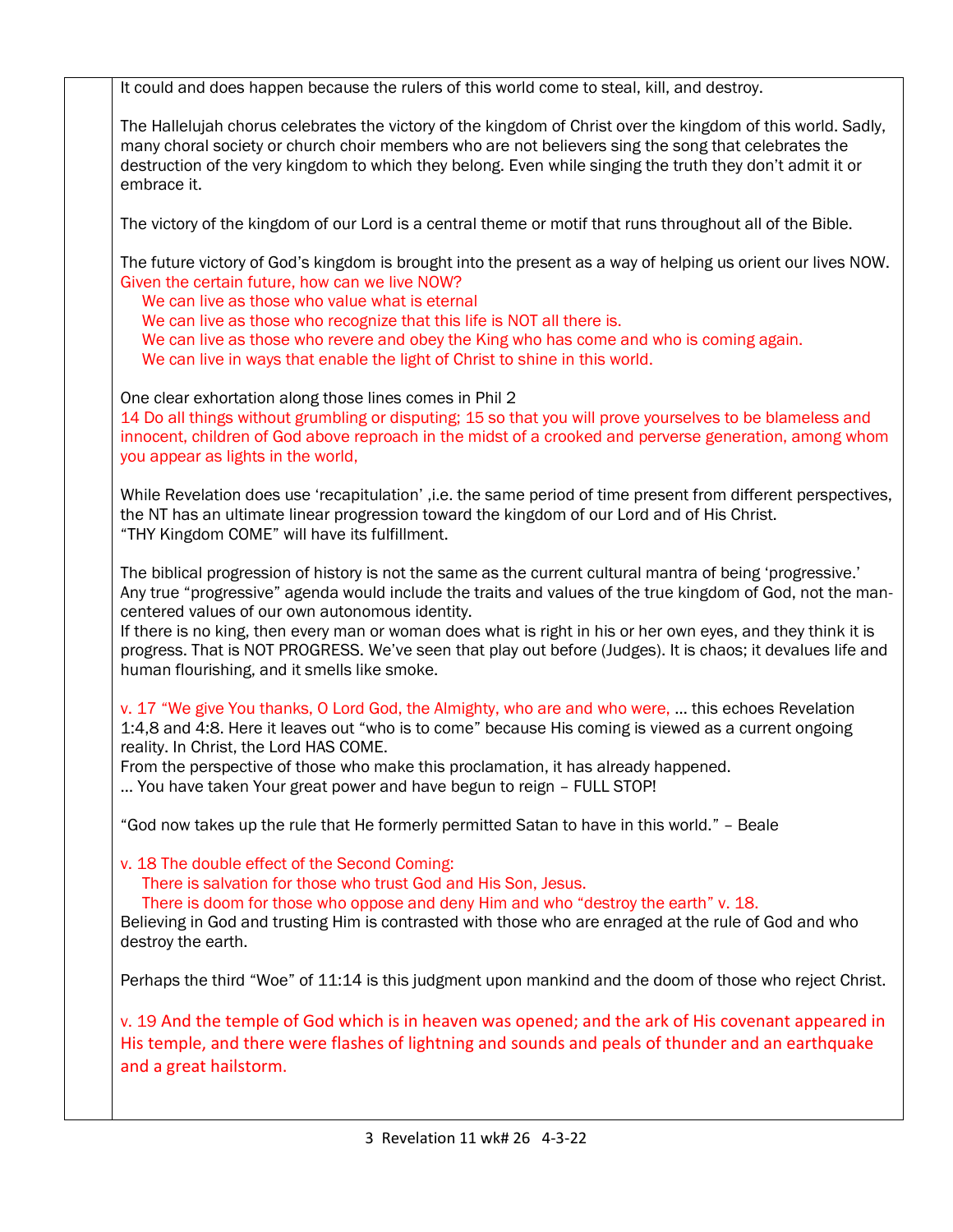v. 19: The ark IN THE TEMPLE of God, which is in heaven, is an intensive way of describing the presence of God. The temple and the ark were given to demonstrate the presence of God with His people. The God of the Bible is not aloof and distant. He is a God who has always sought to draw His people near to Him.

It's hard to read about the Ark and the thunder, earthquake and hailstorm without thinking of the Raiders of the Lost Ark. One thing that movie got right was the sense of awe that was afforded the Ark because it represented something Holy – the presence of God.

Before the ark, in the Garden of Eden, God was present with Adam and Eve. He walked and conversed with Adam. The Garden itself was a type of a temple where man and woman made in God's image dwelt in His presence.

Even the seemingly casual mention of God "walking" in the Garden of Eden (Gen 3:8) is rich with connotations that suggest God's presence in the temple. In Leviticus 26, the Lord promises that he will "walk" among them and be their God (Lev 26:12). In Deuteronomy 23, the Lord commands the Israelites to keep their camp holy because he "walks" in the midst of their camp (Deut 23:14). Beale

The tree of life and the river of life that are found in the Garden of Eden are also present in the longed for New heavenly city – Rev 22. The symbolism of the tree of life and the RIVER OF LIFE in the Garden and the New Jerusalem represents the presence of God.

The river of life flows from the presence of God into the lands of the nations. So too, our mission to the nations must flow from the living water that we find in Christ. It's only as we drink from the living water of Christ that we are enabled to bring the life giving truth to those around us.

Johjn 4:14 but whoever drinks of the water that I will give him shall never thirst; but the water that I will give him will become in him a well of water springing up to eternal life."

Jn 7:37., "If anyone is thirsty, let him come to Me and drink. 38 He who believes in Me, as the Scripture said, 'From his innermost being will flow rivers of living water.'

Before the incarnate Christ would take up his power and reign, He laid it aside and humbled himself to the point of death, even death on a cross. He was stricken and smitten for our transgressions. He became thirsty so that we might have the living water.

## JESUS OF THE SCARS

The other gods were strong, but Thou wast weak; They rode, but Thou didst stumble to a throne; But to our wounds only God's wounds can speak, And not a god has wounds, but Thou alone.

Come to the TABLE